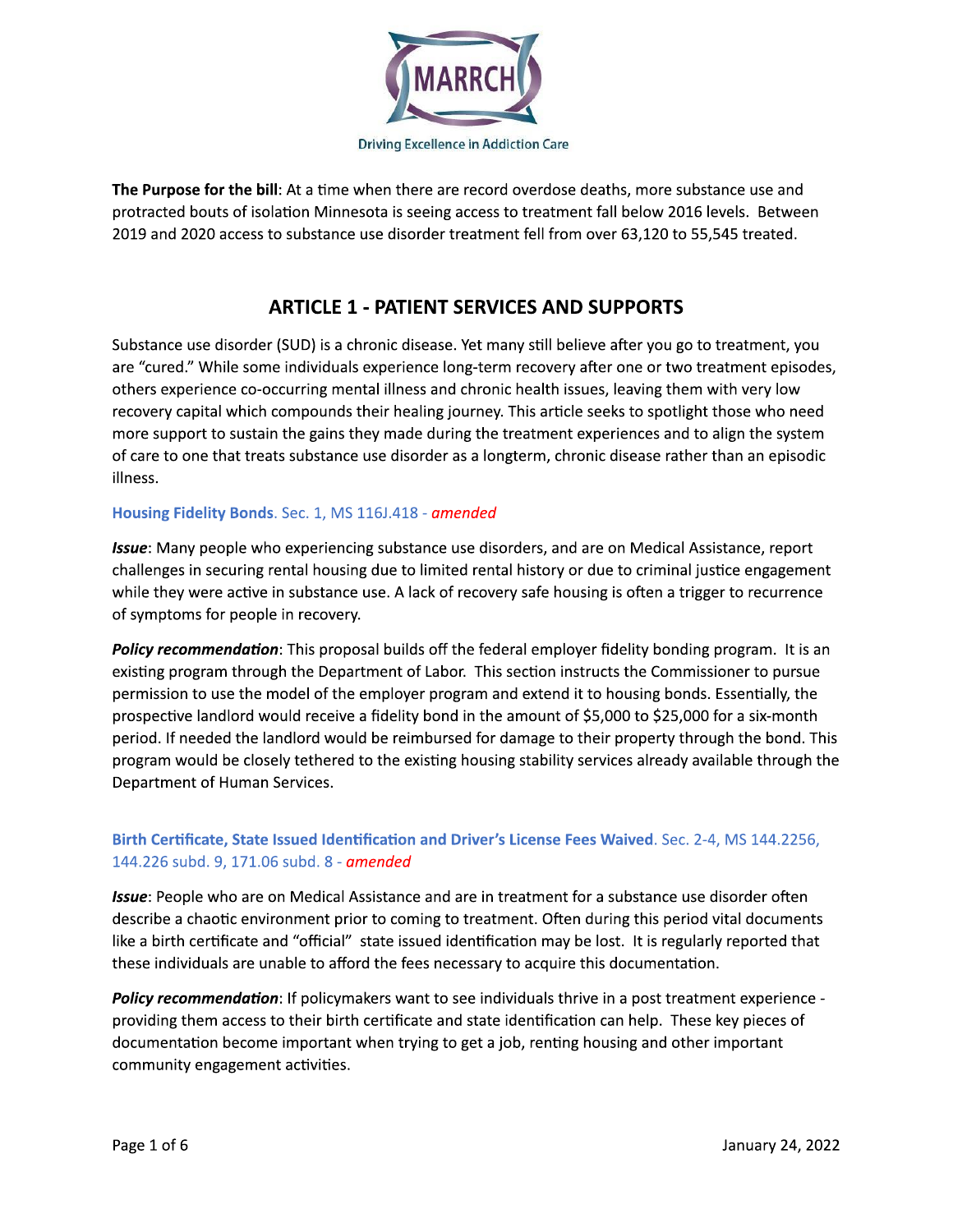

#### Individual Counseling Access Post Treatment. Sec. 6, MS 245G.07 subd. 1a

Issue: The Minnesota system of care continues to treat substance use disorder as an episode of care and not the chronic disease that it is. Once an individual completes treatment there are barriers to accessing the therapeutic relationship with their former counselor. Individuals who are newly in recovery have stated they would benefit from recovery supportive, periodic access to their counselor without having to reenter treatment.

Policy recommendation: This section allows the patient to determine the frequency of if/ when they tap back into a trusted clinical counselor who already knows them. Visits are limited (4 per month) and it is expected that if the SUD counselor believes that it is in the person's best interest to return to treatment; they will recommend they do so.

#### Transition Support Service Package Post Treatment Completion. Sec. 7, MS 245G.07 subd. 2a

**Issue:** When a person is discharged from an intensive treatment program there remain many life tasks the patient needs to sort through and arrange for. Patients often share their trepidation about reentering the community as a recovering person. After the patient leaves treatment they need to further practice and develop the skills learned during treatment. Those on Medicaid report struggling the most with housing, transportation, food and child care. This package of transition services helps mitigate these triggers leading to relapse that frequently come with homelessness and the inability to access community support.

Policy recommendation: People who have successfully completed treatment from a treatment program of 15 hours per week or more will be given a stipend for: housing, transportation, childcare, and food support. With these services in place for six months it will help to stabilize the gains they made during treatment. This section also directs the Commissioner to maximize existing federal and state funding sources for this package to mitigate the fiscal impact. The section also directs the Commissioner to work behind the scenes to braid funding sources into a package that streamlines the process and does not require the patient to make numerous applications.

### Expand Options for Guest Speakers. Sec. 5, 8, MS 245G.01 subd. 13b, 245G.12, Art. 2, sec. 3254B.05, subd. 5

Issue: Diversity in subject matter experts help to bring new dimensions to group counseling. It is reasonable to expect that a counselor may want to bring in someone who has expertise in an area the group has been exploring. Currently, unless the guest speaker is a qualified professional with certain credentials the group session is not a billable service even if the counselor is present.

**Policy recommendation:** These sections give counselors more opportunities to bring in guest speakers who are expert in their subject matter e.g. HIV, health, safety, or recovery. The sections also ensure that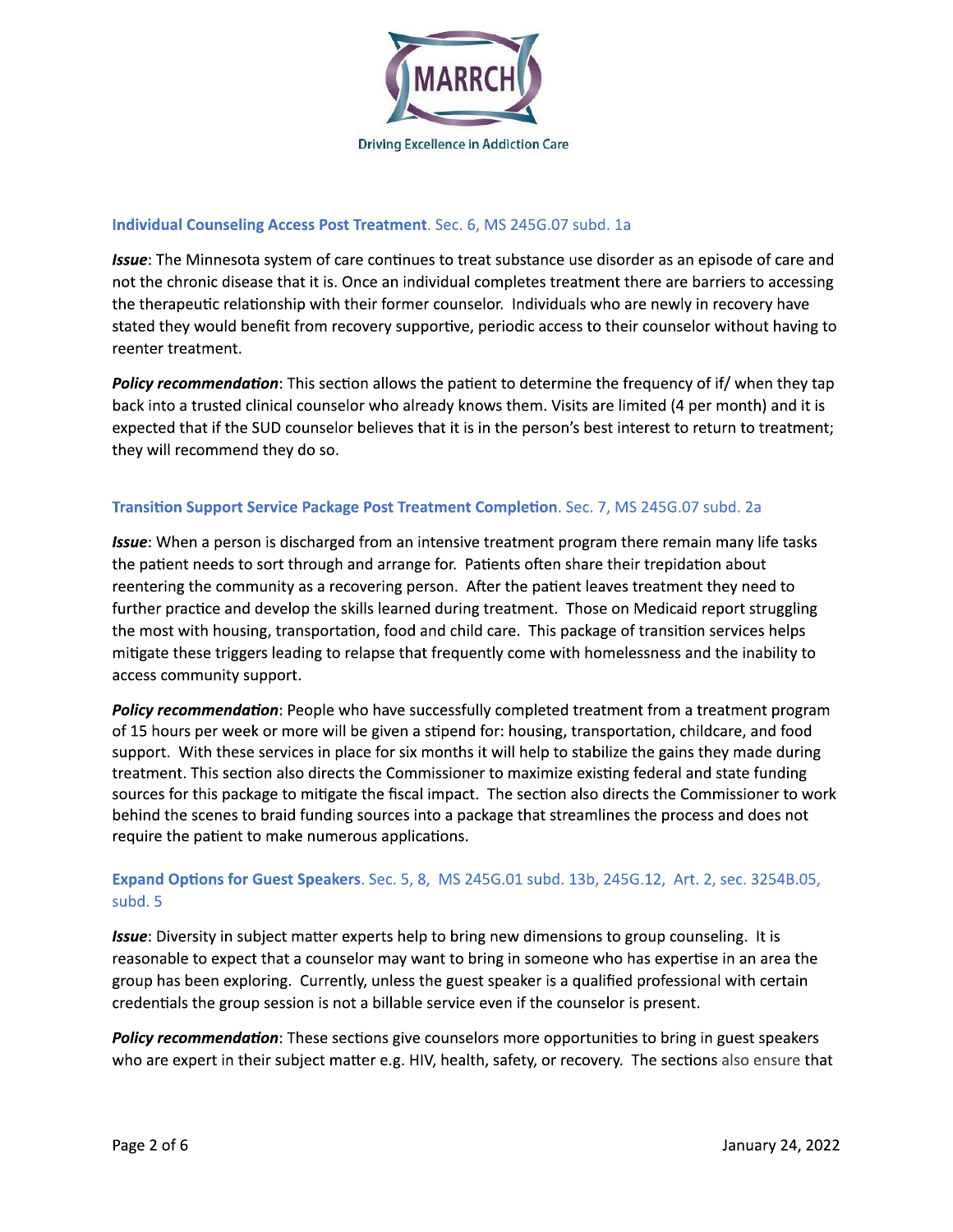

the scope of topics the guest speaker covers are therapeutically related. A definition of guest speaker is provided.

#### Reporting Required by Commissioner. Sec. 9, MS 254B.051

Issue: Substance use disorder treatment providers provide a lot of data to DHS. However, this data is not made available to the providers to support and improve their work with patients. While the healthcare system is moving toward data driven decision-making, substance use disorder treatment providers are struggling to obtain basic data reports from DHS.

Policy recommendation: The Commissioner must provide the data it receives from providers back to them in an electronic format at least annually. The Commissioner must provide for a feature in reporting data to substance use disorder providers that allows them to compare their performance against other providers. The Commissioner must work with substance use disorder providers to design the reporting system and format of data availability.

### **ARTICLE 2 - WORKFORCE**

The human services field is wrestling with a workforce shortage. The shortage of counselors and nursing staff has hit the substance use disorder field particularly hard. It is difficult to compete with some of the other industries who can offer higher wages and benefits. This article seeks to keep this field on par with wages in the field, offers a paid path to employ interns immediately after they graduate, and ease workloads related to documentation that drive counselors from practicing in the field.

## Continuity of Work Between Internship and Licensure Approval for Alcohol and Drug Counselors. Sec. 1, MS. 148F.11, subd. 2a

**Issue:** Delays in the Alcohol and Drug Counselor (LADC) licensure approval process not only impacts the workforce but reduces the continuity of care for SUD patients. Emerging clinicians typically can wait several weeks for the Board approval due to the required paperwork from schools and a second background check. They are not allowed to practice during this time period despite having met all competency requirements during their internships.

Policy recommendation: This section would allow these former students a "90 day window" from the date of the student's degree conferral, to practice under the supervision of the agency as an alcohol and drug counselor.

#### Provide Current Training on HIV for Treatment Staff. Sec. 2, MS 245A.19 amendment moves to Art. 3

Issue: Providers are required to use an outdated, 31 page document to train staff. Providers have been told that they cannot modify this document for training purposes and must use the full document including the outdated link.

**Policy recommendation**: The change in this section is for the Commissioner to outline the topic sections so providers can develop their own HIV training for staff with accurate information.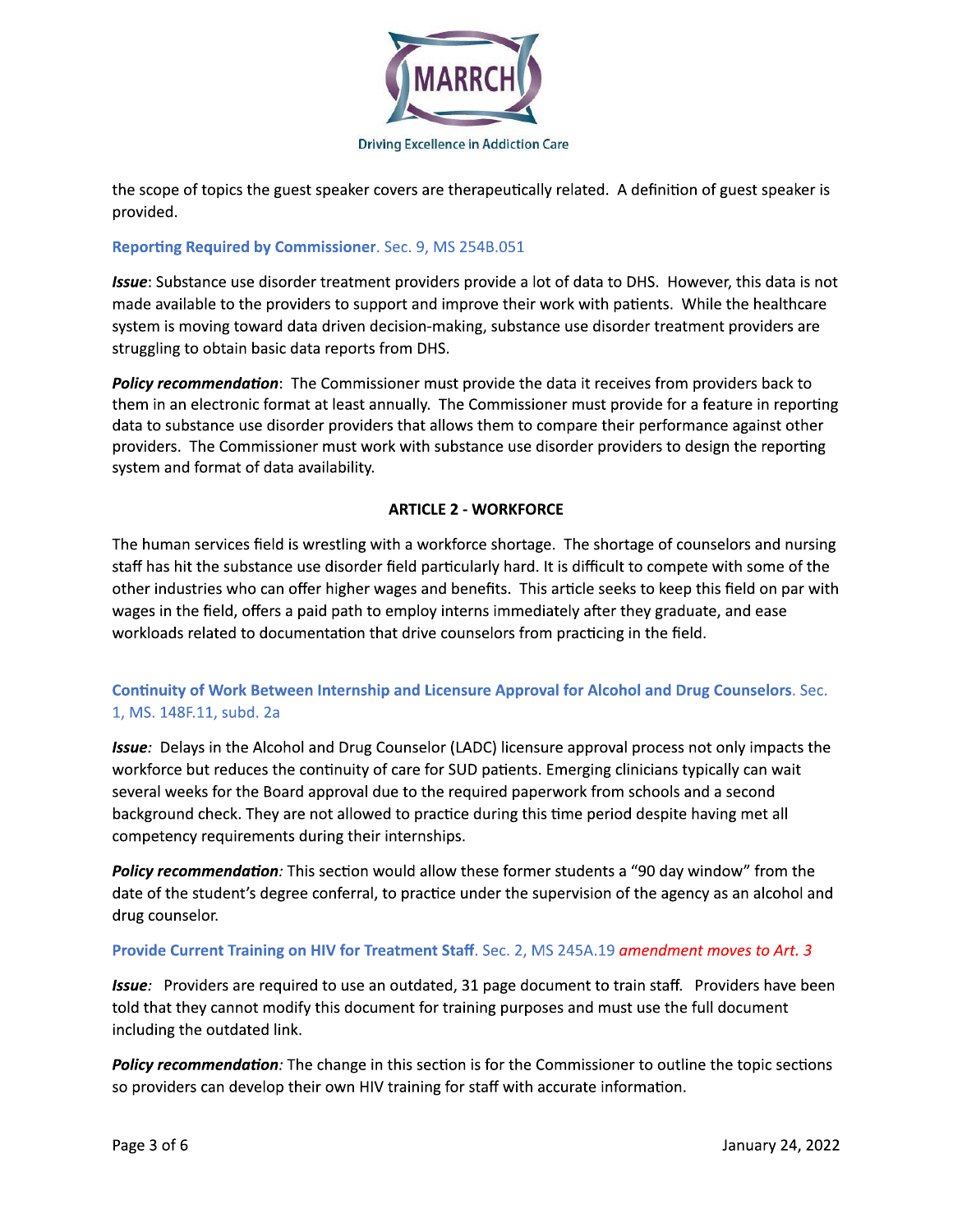

## Flexibility in Residential Treatment Hours and Co-occurring Credentialed Staff. Sec. 3, MS 254B.05, subd. 5

tialed Staff. Sec. 3, MS 254B.05,<br>ed hours of weekly billable service to<br>iculty participating in all services for<br>ts or medical concerns (COVID-19),<br>more time to address these issues<br>asked to bill for fewer services<br>hey bi Issue: Residential programs generally provide more than the required hours of weekly billable service to patients due to this section's requirements. Some patients have difficulty participating in all services for various reasons such as motivation constraints, medical appointments or medical concerns (COVID-19), psychological issues, court dates, etc. Program staff must dedicate more time to address these issues then they do with stable, engaged patients, but providers are being asked to bill for fewer services and/or being threatened with allegations of fraud and clawbacks if they bill for the patient's level of intensity.

Providers with a co-occurring enhanced license are required to have 25% of their clinical team be fully licensed professionals and there is a limit on the number of interns, or pre-licensed staff, the agency can engage. This creates an undue burden on providers due to the workforce shortage. The current ratio punishes institutions who are a "learning institution" and those agencies who are developing mental health practitioners.

Policy recommendation: This section provides a means for programs to be reimbursed time expended for these patients even if they are unable to attend all hours of programming, and would allow providers to determine the adequate staffing complement for co-occurring needs as long as the basic requirements are met. It would reduce the workforce burden for programs and support "learning institutions" to attract professionals seeking MH internships. These recommendations would also allow for federal holidays without penalizing residential providers. In programming, and would allow providers<br>turring needs as long as the basic<br>den for programs and support "learning<br>ps. These recommendations would also allow<br>rs.<br>**nented**. Sec. 4, MS 254B.05, subd. 6 - *amended*<br>an Servic to determine the adequate staffing complement for co-occurring needs as long as the basic<br>requirements are met. It would reduce the workforce burden for programs and support "learning<br>institutions" to attract professionals

# **Temporary Rate Increase Until Rate Methodology Implemented**. Sec. 4, MS 254B.05, subd. 6 - amended

substance use disorder rate methodology. Substance use disorder base rates have been essentially held flat for the last 12 years. Implementation of a rate methodology is long overdue. **Issue:** During the 2021 session the Commissioner of Human Services was directed to develop a

Temporary Rate Increase Until Rate Methodology Implemented. Sec. 4, MS 254B.05, subd. 6 - amendas and the 2021 session the Commissioner of Human Services was directed to develop a substance use disorder rate methodology. S 14% if the new rate setting process has not been implemented by DHS. Once the rate methodology is implemented, the increase expires. An annual status update by the Commissioner is required. Policy recommendation: Beginning July 2024 the section gives a temporary provider rate increase of

# **Rate Increase for Direct Care Staff**. Sec. 5, MS 254B.12 subd. 5 - *amended*

Issue: The ability to pay direct care staff competitive wages is increasingly difficult. Treatment providers are competing against other less intensive industries that will pay better salaries and benefits.

14% if the new rate setting process has not been implemented by DHS. Once the rate methodology is<br>
implemented, the increase expires. An annual status update by the Commissioner is required.<br>
Rate Increase for Direct Care Essentially, if the legislature implements workforce solutions with rate increases for the care industries, substance use disorder treatment providers would like to be included. are competing against other less intensive industries that will pay better salaries and benefits.<br> **Policy recommendation**: This proposal would allow a 10% base rate increase to SUD treatment services.<br>
Essentially, if the Policy recommendation: This proposal would allow a 10% base rate increase to SUD treatment services.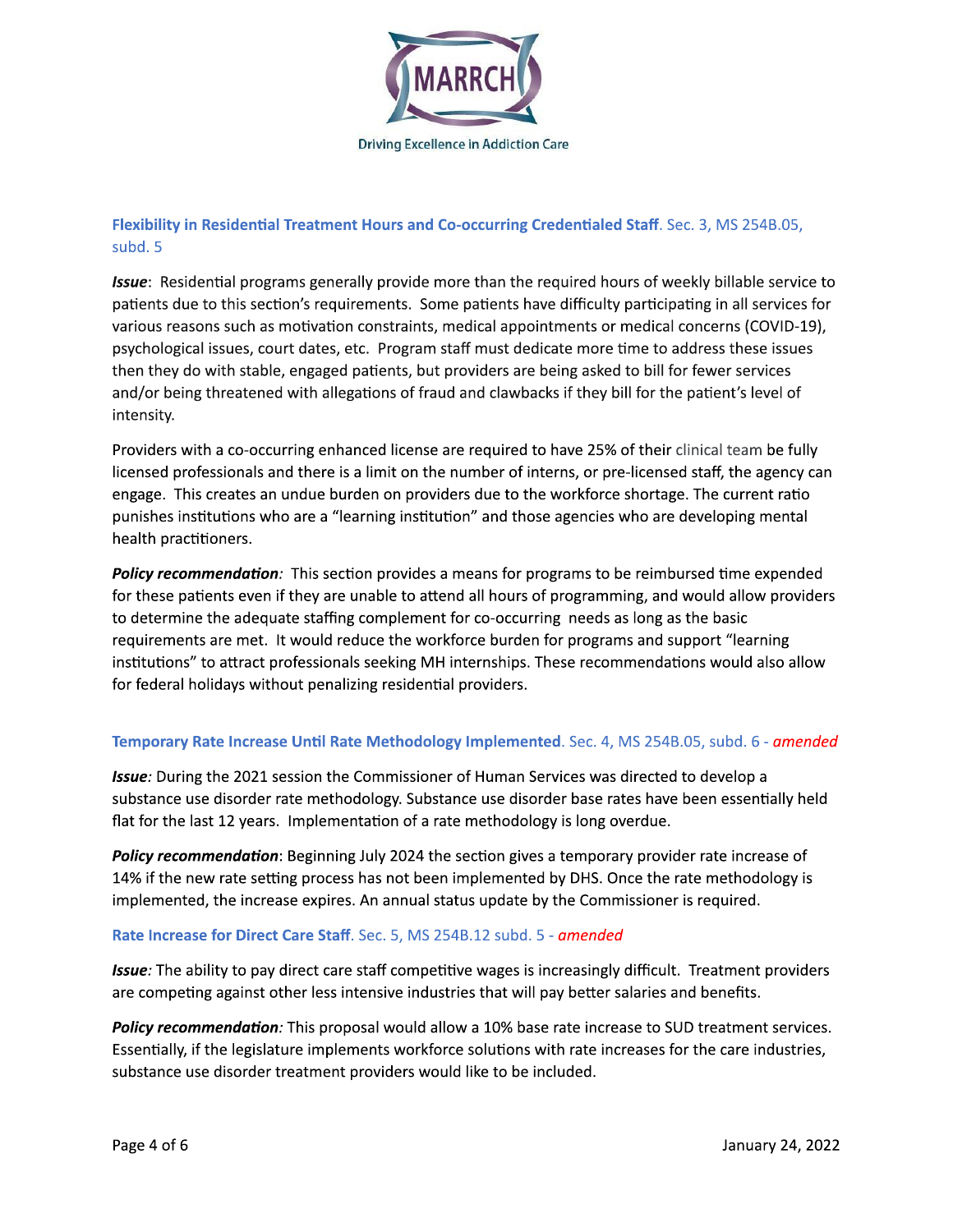

#### **ARTICLE 3 - SERVICE PRESERVATION AND ACCESS**

The therapeutic alliance between a counselor and their patient is instrumental in achieving recovery goals. MARRCH member surveys consistently show a range of 25-40% of time counselors dedicate to documentation This section provides relief in documentation requirements and timelines for counselors that overburdens them with paperwork. It is aimed at allowing them more direct time with their patients. Paperwork burden is contributing to counselor burnout with little value added to outcomes.

## Permit A Licensed Supervised Living Facilities to Provide Withdrawal Management. Sec. 1, MS 245F.04, subd. 1

Issue: There is an overwhelming prevalence of overdose deaths and challenges with starting treatment while intoxicated or in withdrawal. Currently withdrawal management programs can only operate with a Supervised Living Facility (SLF) Class B license, which is for non-ambulatory patients (MN Chapter 4665). Many residential SUD programs already meet SLF Class A, which is for ambulatory patients. The physical plant requirements for Class B include more required space for bedrooms, hallways, and common areas. These additional requirements prevent existing SUD providers from opening withdrawal management programs due to cost prohibitions of renovating space to meet these requirements.

**Policy recommendation:** This proposal would allow SLF-A to meet licensing requirements for Withdrawal Management programs. MN Chapter 4665 on Supervised Living Facilities already encompasses numerous health and safety requirements for license holders. These recommendations would allow more opportunities for SUD programs to provide much needed withdrawal management services throughout the state.

#### Extends Documentation Completion Requirement for Significant Events. Sec. 3, MS 245G.06 subd. 2b

Issue: Currently, significant events need to be documented 'immediately.' There are times when a significant event happens with a patient or within a program that requires staff to attend to the patient or the issue itself. This can be particularly challenging when these events happen at the end of the day.

**Policy recommendation:** This proposal seeks to allow the license holder to document the record within 24 business hours of the significant event occurring.

#### Provides Documentation Relief for Treatment Plan Review Requirements. Sec. 4, MS 245G.06 subd. 3

Issue: A treatment plan must be person-centered, developed by an alcohol and drug counselor, and it must identify appropriate goals and methods to address a patient's needs. SUD is a chronic and long term condition that requires sustained treatment efforts. Currently, treatment plans must be updated on a weekly basis. It requires a review of the dates, types, and amount of time for each treatment service provided as well as the 's response to each service. This effort is duplicative of the documentation requirements and adds extra burden as patients do not always have noted changes every week.